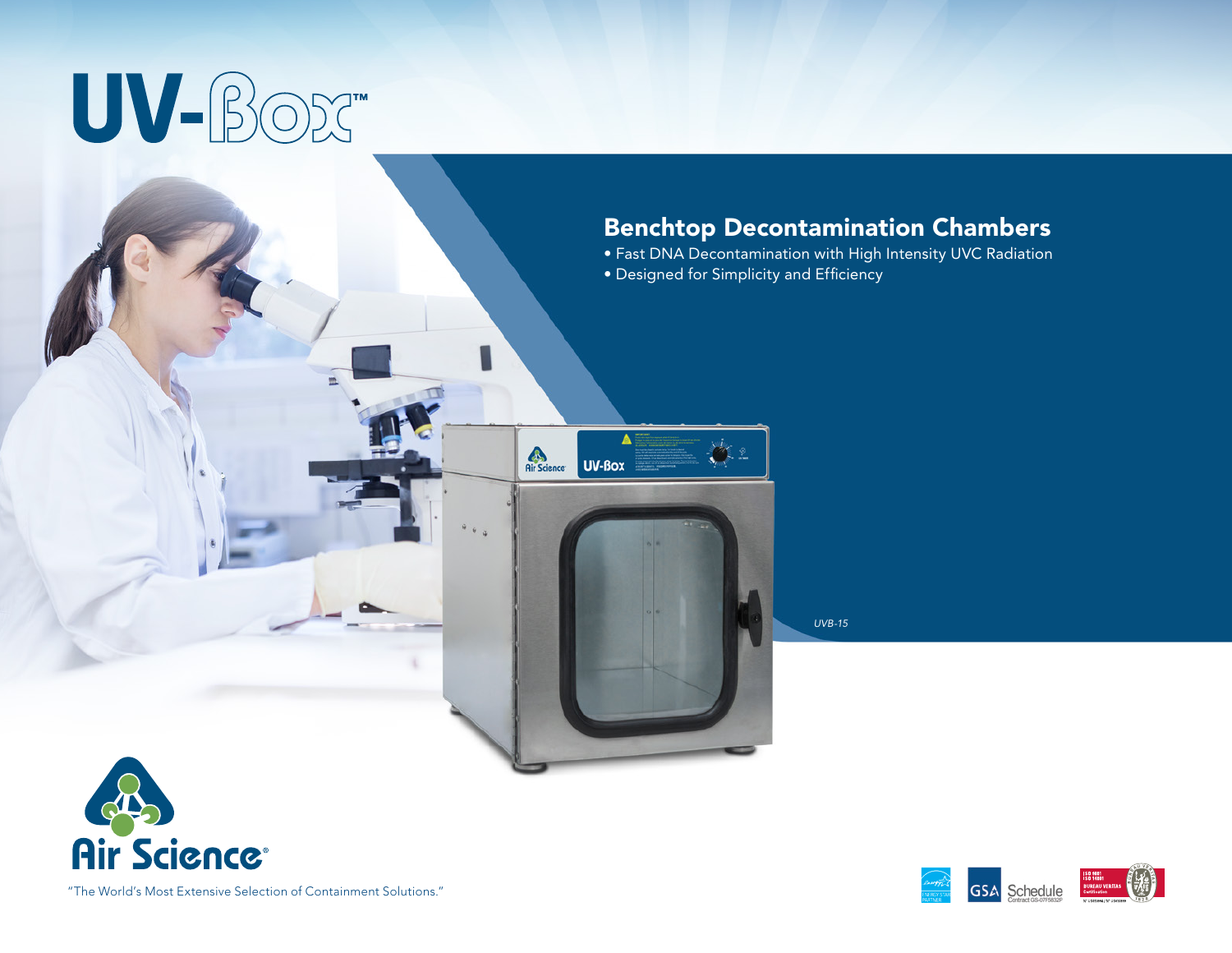#### <span id="page-1-0"></span>CONTENTS:

Product Overview (p.2) [Specifications \(p.3\)](#page-2-0) [Warranty \(p.4\)](#page-3-0)



# [Get a Quote.](https://www.airscience.com/quote-request)

## INTRODUCTION

The UV-Box™ is a high-efficiency chamber designed to create light emission conditions known to safely decontaminate contents while providing a safe work environment for the operator. High intensity UV lamps are positioned within the cabinet producing short wave ultraviolet light at 254 nm creating light emission conditions known to destroy exposed surface DNA and bacteria, leaving evidence free of contamination prior to other forensic tests, analysis or procedures.

### APPLICATIONS

Forensics \ Pharmaceutical \ Veterinary \ Dental



*Deep into its second generation, Air Science embraces the diversity and cultural heritage of the founders and co-workers who are continuing a tradition of excellence. Demonstrating a commitment to adaptation, inclusion and quality output from a United States-based company with a domestic and global reach.*

### KEY FEATURES

- 254 nm UV lamps create light emission conditions known to destroy all exposed DNA and bacteria on items within the chamber.
- UV timer allows user to set specific decontamination time and cycle.
- Key locked, UV absorbing, transparent window with safety interlock.
- Smooth internal stainless steel walls for easy cleaning and sterilization.

#### ADDITIONAL FEATURES

- UV lamps are optimally placed to eliminate blind spots and corners and walls are smooth to ensure easy cleaning. Stainless steel surfaces naturally reflect UVC radiation to ensure contents are fully irradiated from all directions.
- Professional design and construction features offer convenience and protect the safety of personnel during use, cleaning and maintenance of the cabinets.
- The operator is protected from UVC radiation by the UV absorbing window and with safety controls to ensure that lamps cannot be activated until the cabinet door is securely closed.
- Other features include a hanging rod and shelf to support or suspend items for decontamination.





## DESIGN FEATURES

- A. 254 nm UV lamps create light emission conditions known to destroy all exposed DNA and bacteria on items within the chamber.
- B. UV timer allows user to set specific decontamination time and cycle.
- C. Key locked, UV absorbing, transparent window with safety interlock.
- D. Smooth internal stainless steel walls for easy cleaning and sterilization.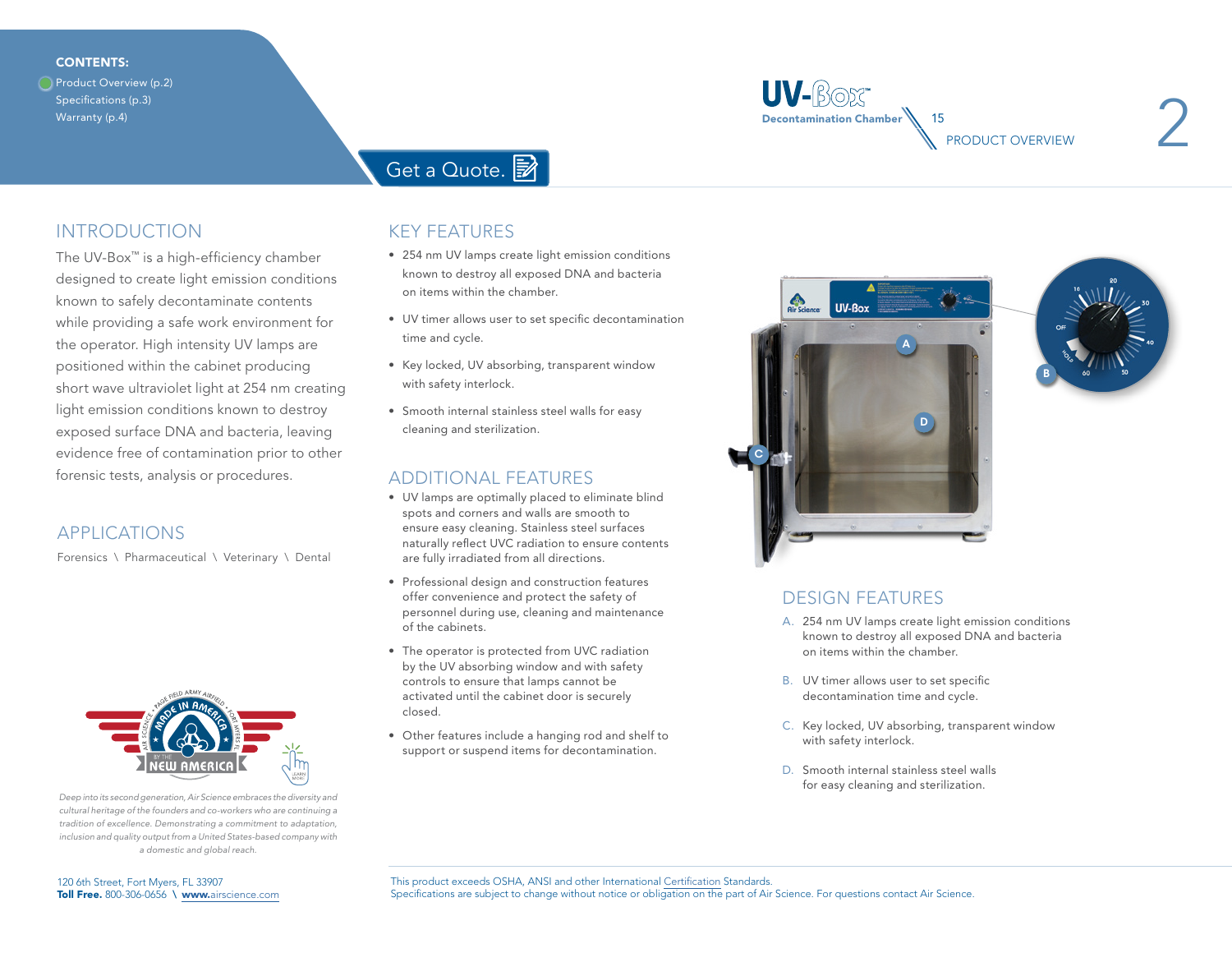#### <span id="page-2-0"></span>CONTENTS:

[Product Overview \(p.2\)](#page-1-0) ◯ Specifications (p.3) [Warranty \(p.4\)](#page-3-0)



3

[Get a Quote.](https://www.airscience.com/quote-request)



Side View



UVB-15

| <b>MODEL</b>                   | <b>DIMENSIONS</b> |  |                                                                                                            |                                      | <b>WEIGHT (LBS/KG)</b> |         |
|--------------------------------|-------------------|--|------------------------------------------------------------------------------------------------------------|--------------------------------------|------------------------|---------|
|                                | Internal Height   |  | External (W x D x H)                                                                                       | Shipping (W x D x H)                 | Net                    | Ship    |
|                                |                   |  |                                                                                                            |                                      |                        |         |
| <b>UVB-15</b>                  | 12.5" / 318 mm    |  | 15.25" x 20.5" x 19" / 387 x 521 x 483 mm                                                                  | 20" x 22" x 22" / 508 x 559 x 559 mm | 35/16                  | 41 / 19 |
|                                |                   |  | <b>PRODUCT SPECIFICATIONS</b>                                                                              |                                      |                        |         |
| Construction                   |                   |  |                                                                                                            | <b>UVB-15</b>                        |                        |         |
| Finish                         |                   |  | < Stainless steel. >                                                                                       |                                      |                        |         |
| Door                           |                   |  | < Key locked, UV absorbing transparent window with safety interlock. >                                     |                                      |                        |         |
| <b>UV Timer</b>                |                   |  | < Adjustable 0-60 min. >                                                                                   |                                      |                        |         |
| Electrical                     |                   |  | < 120V, 60Hz or 230V, 50Hz voltages available. Specify when ordering.<br>Other voltage options available > |                                      |                        |         |
| Hanging Rods with Clips        |                   |  | < Standard >                                                                                               |                                      |                        |         |
| Efficiency                     |                   |  |                                                                                                            | <b>UVB-15</b>                        |                        |         |
| UV Lamps                       |                   |  | < 3 x 254 nm 60 watt bulbs emitting 52.5 watts of UVC radiation. >                                         |                                      |                        |         |
|                                |                   |  | <b>OPTIONS &amp; ACCESSORIES</b>                                                                           |                                      |                        |         |
| Shelf                          |                   |  | Removable shelf allows for multiple levels of items to be placed inside the box                            |                                      | UVB-SHELF              |         |
| Fingerprint Brush Holding Rack |                   |  | Metal support rack holds fingerprint brushes upright to enhance UV decontamination of bristles             |                                      | UVB-RACK               |         |
|                                |                   |  |                                                                                                            |                                      |                        |         |
|                                |                   |  | <b>STANDARDS &amp; COMPLIANCE</b>                                                                          |                                      |                        |         |
| Quality Management Systems     |                   |  | ISO 9001:2015                                                                                              |                                      |                        |         |
| <b>Electrical Safety</b>       |                   |  | CE Mark (230v models only)<br>RoHS Exempt under EEE Category 9                                             |                                      |                        |         |
| Environment                    |                   |  | ISO14001:2015<br><b>ENERGY STAR® Partner</b>                                                               |                                      |                        |         |